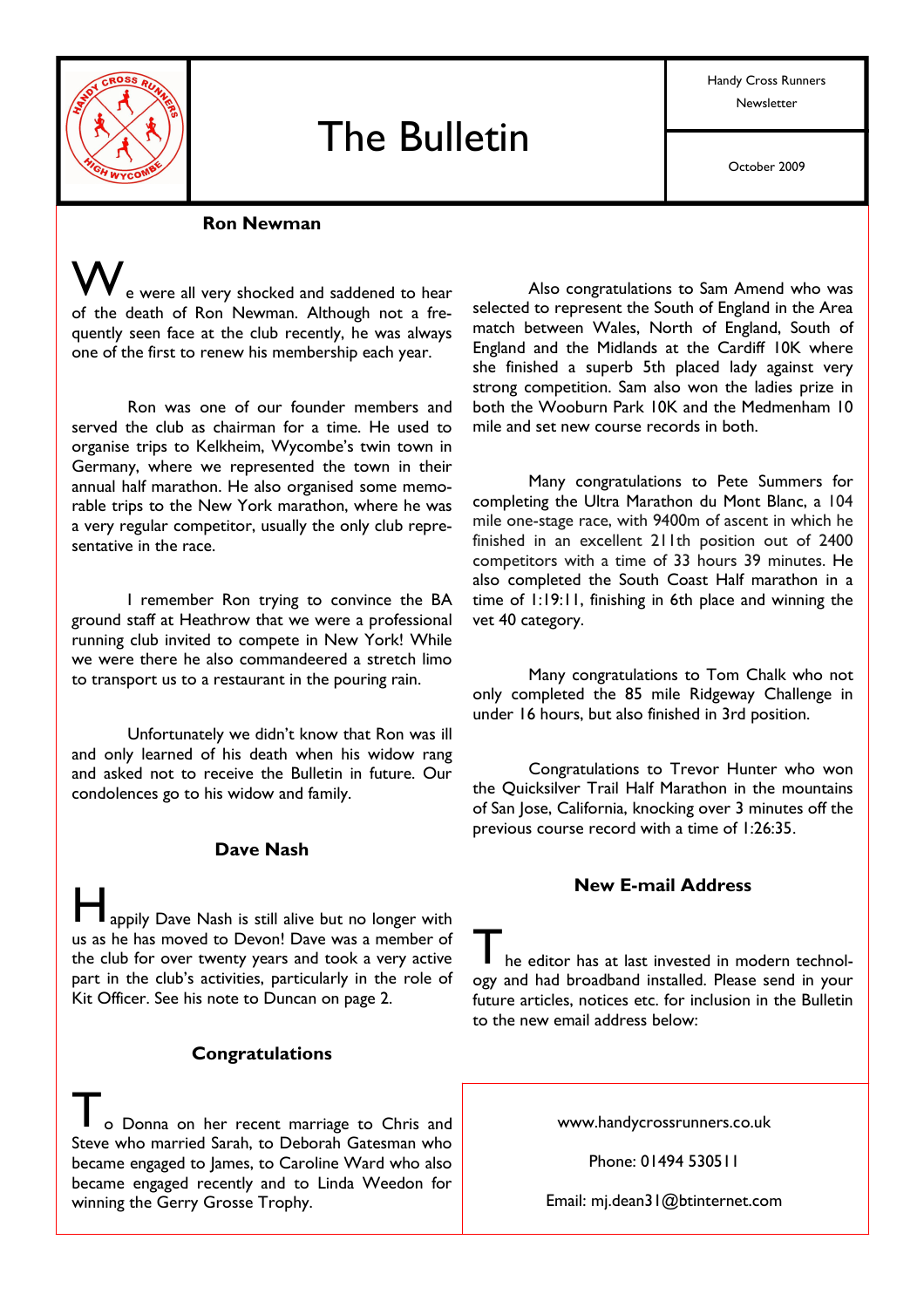$3/8/09$ Dear Duncan Please AMy thanks to yourself, Pete and all at HXR. por the card gyst a sand off you gave me before I moved down year to Dawlish, lue made a great many good friends during the 20 years live boen a member and probabily wont join another club, Handy Cross would be a havel act to pollow, I may however start a Granch of Dawlish Divers, I look forward to keeping un touch with whats going on via Martins newsletter. Once again Many thanks and best wishes to you and all at Handy Cross Purners. Mourt Dave + Sylvier

**Thursday Evening Mystery Runs** 

he weather held out for our last three runs although it rained heavily towards the end of the one at Great Missenden. The landlord at The Dew Drop Inn was on top form, complaining about all the extra custom we brought him, the last straw was when I fed a chip to his dog!

The final run from The Gate was just completed in daylight, even after an early start. Many thanks to everyone involved in making these such a success, let's look forward to another series next year.

#### **5K Season**

he Summer 5K Season also finished with Margaret Moody achieving two more 1st FV60 finishes, Frank finishing 2nd MV40 in two more races and Steve finishing in the top ten twice again and 12th in the other. Sam was 1st FS in all the last three races with Sophie 2nd FS at Datchet and 3rd FS at Maidenhead and our own event.

Ellen achieved two more 1st FV40 places while Maryse was 1st FI and Callum 3rd MI at Maidenhead. Michelle was 1st FV40 at Datchet and 3rd at our race, while Linda was 2nd FV60 at Datchet and 4th at Maidenhead.

#### **Sunday Cross-Country**

Just like the 5k series only muddier, all the races are on Sunday mornings starting at 11.00

> 8th November - Datchet 22nd November - Sandhurst 13th December - Handy Cross 3rd January - Reading 10th January - Tadley 24th January - Finch coasters 7th February - Bracknell 28th February - Metros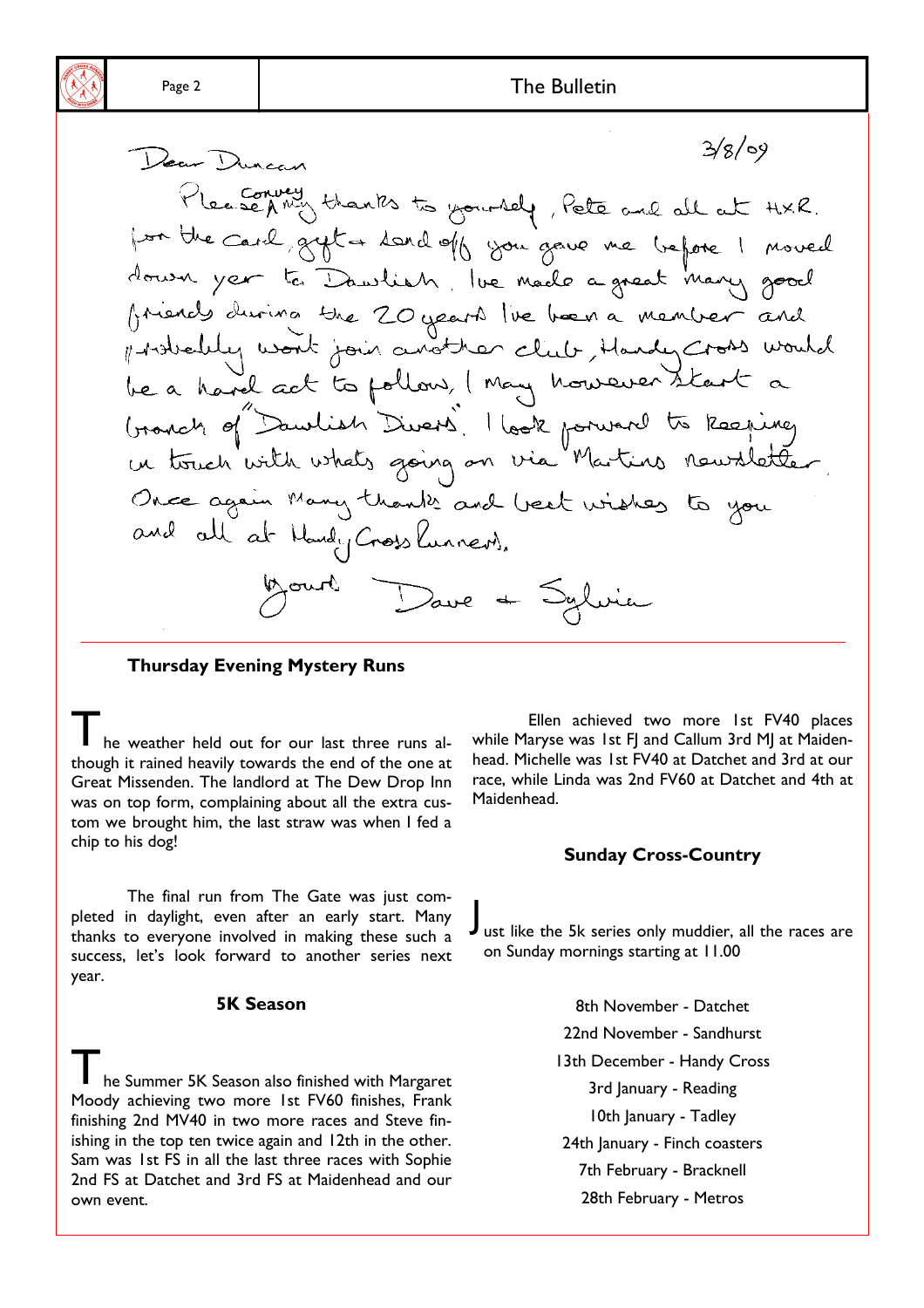

# **Grant & Stone Marlow 5 and** Wycombe Half & IOK

he club is pleased to hear that Grant & Stone Ltd has decided to continue with their sponsorship of our races for the next two years.

The date for next years races are:

Marlow 5 - Sunday 9th May 2010

Wycombe Half & IOK - Sunday 18th July 2010

We need to select a charity to be the beneficiary from these races, so if you have any nominations, please let any member of the organizing committee have details of your charity, before their next meeting on the 13th October, details of the various charities that were nominated last year will automatically be reconsidered. The organizing committee are:

> Pete Edington **Chris Gentry** David Riddington Mike Hickman Stephan Naunko **Helen Moseley** Cheryl Sayer

#### **Chiltern League Cross-Country**

| 7th November  | Luton        |
|---------------|--------------|
| 5th December  | tba          |
| 16 January    | Shuttleworth |
| 13th February | Wing         |

# **Three Peaks Challenge**

e all know people in the club who have completed tough and gruelling three peaks challenges, whether it's the Ben Nevis, Scafell Pike and Snowdon in twenty four hours challenge, or the Yorkshire three peaks; Ingleborough, Whernside and Pen-y-gent in twelve hours, but now we can all complete a three peaks challenge without even leaving South Bucks!

This is the Chilterns Three Peaks Challenge, the 'peaks' being Whiteleaf Cross, Coombe Hill and Ivinghoe Beacon following the Ridgeway long distance path and you don't even have to walk the whole distance, as there is a bus link from Wendover to Tring!

The first running of this new event was organised by the lain Rennie Hospice at Home charity as a five or nine mile walk, starting at Princes Risborough school. The organisers had distributed specially made 't' shirts for the event and most of the thousand walkers were wearing them which looked very impressive, there was even a dog wearing one.

The start was very crowded as the Ridgeway is too narrow for that number of walkers and the whole thing split into two routes going up Brush Hill, much to the organisers consternation, but everyone joined up again at Whiteleaf Cross. From there it was a pleasant walk to the top of Coombe Hill before a short detour to a barbecue, before continuing to Wendover station to catch a bus to Tring station for the next stage, or to go back to Risborough, having completed five miles.

The next stage was less crowded and finishers were greeted at Ivinghoe Beacon with polite applause and a medal before walking to the bottom of the hill for the bus.

The whole event was a great success and should become even more popular in future. Chiltern Harriers ran the whole length (about eighteen miles) without using the bus, which took them three hours.

I'm sure if Handy Cross entered a team of runners next year we could better this time. However if you just wanted to jog or walk, it's a very enjoyable event for the whole family, even including the dog.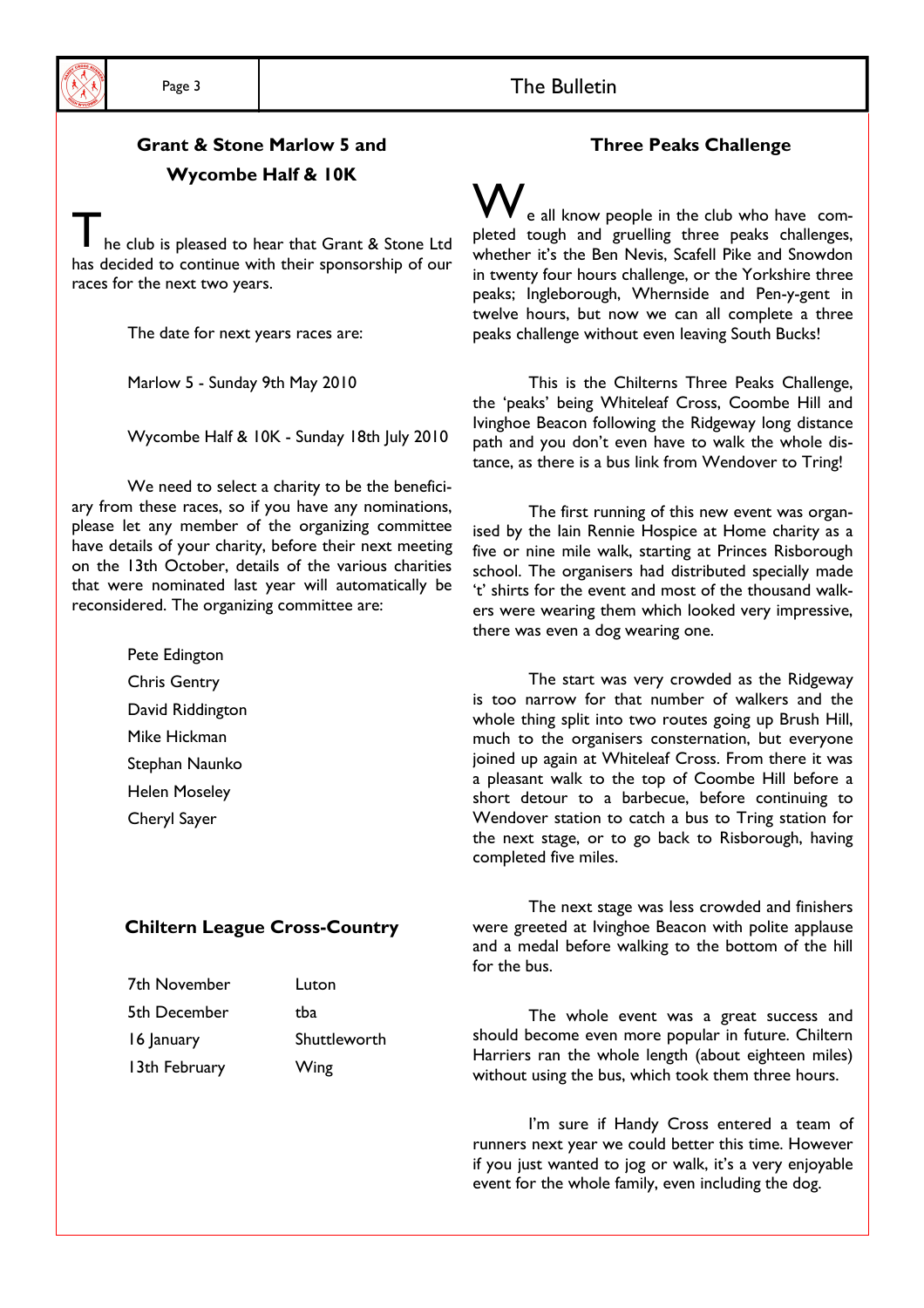### **Cycling Tour of Holland**

welve people including Pete Astles, Mike (Blowing and Hickman) Mike B's brother, Ken Hemmings, myself and six members of the Great Kingshill Mafia, met on a Wednesday evening in late September at Pete's house and packed our bikes ready for the drive to Harwich. First though, we had to consume eighteen pints of beer to get the trip off to a good start.

This necessitated a quick stop on the way, but we arrived safely, unloaded the bikes and rode on to the ferry. Unfortunately the climb up the ship's ramp (about the steepest hill on the trip) proved too much for one bikes chain, which broke. The Blowing brothers set to and reassembled the chain and gears, but with much head shaking and sucking of breath through teeth about the likelihood of the bike completing the tour, we settled down for a millpond smooth crossing.

After disembarking at the Hook of Holland early in the morning, the first stop had to be at a bike shop and as if by miracle, an extremely well equipped one appeared in the very first street outside the ferry terminal, and it was just opening. Here more head shaking and sucking of breath through teeth followed (in Dutch this time) by the bike mechanic. He finally recommended a completely new chain, chain rinds and rear sprocket set. Over an hour and many Euros later, we finally set out late for our longest day of the trip.

Leaving Rotterdam we lost contact with Mike H and caught a ferry without him. However he turned up again later, having found a bridge to cross to save the ferry fare! Now I had been warned that the group would probably split in two, with the faster riders powering off into the distance, but I assumed it would split into six and six, not ten and two, with the two being Mike H and me completely lost at the back!

However we took the advice of a friendly Dutchman who advised us to, "follow the Dyke, always follow the Dyke" which we did successfully until Mike, admiring the view, managed to fall off. After patching himself up and repairing his bike, we continued at an even slower pace 'following the Dyke' until we eventually found the first hotel, where the rest of the group were comfortably seated drinking beer.

Next morning, Mike H's bike had acquired a nickname, neatly stencilled on the top tube with letters apparently cut from a Mars Bar wrapper. I can't say what the name was, but it started with the first letter inverted. The weather was as sunny and warm as before and we carried on 'following the Dyke' for a coffee stop at Nijmegen under the bridge made famous in the film A Bridge Too Far, about the Allied airborne invasion in 1944.

After quickly losing contact again, Mike and I found the rest of the group at Arnhem sitting outside a café, again drinking beer. After lunch we continued to Oosterbeek, where we visited the cemetery of the Allied troops killed in the invasion just over sixty five vears earlier.

Our route then took us through the De Hoge Veluwe National Park, which was very pleasant but cost  $\epsilon$ 7 each to enter! In the park were hundreds of people with telescopes and cameras with long-range lenses watching a deer! Obviously a rare sight in Holland. However, much less rare were the number of herons standing very close to the road and we even saw a stork.

Day three was again warm and sunny. Mike B collided with a motor scooter and head-butted the rider. He was alright but his front brake was broken, so we continued more cautiously to find a sailing club at the edge of a beautiful lake, where we stopped for lunch. In the afternoon we were close to where Ellen's parents live in Hoofddorp and Mike H would have visited them, but he didn't have their address, so they unknowingly had a lucky escape! In the evening we took a train to nearby Amsterdam. Unfortunately it was too late to visit the many interesting museums and art galleries that the city has to offer, so we went round the Red Light District instead.

The brilliant weather held up for our final day which was going to be a quick dash through the bulb growing region, then down the coast to the ferry terminal. Mike and I quickly got left behind and decided to take a safe and steady ride through The Hague and arrived with an hour to spare before the ship sailed. Another smooth crossing was enjoyed in warm sunshine, juat like a Mediteranean cruise.

Many thanks to Ken and Peter for organising the trip, it would be lovely to go back to such a cycling (and people) friendly country.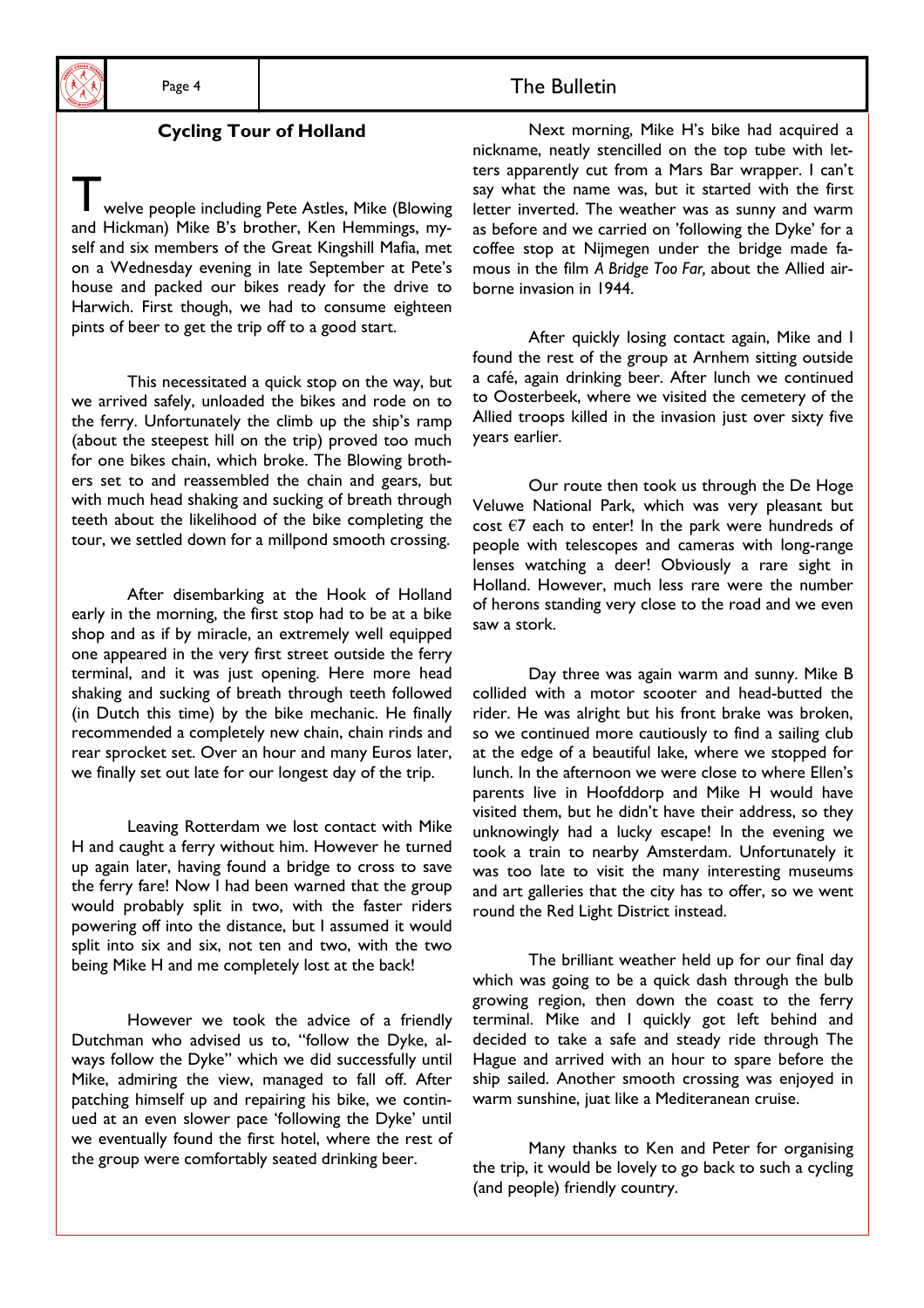# It's a Knockout

s Stuart Hall often said, "Here come the Germans! Twelve teams entered the coliseum where only the strongest and fittest survive. Time for Handy Cross runners to send shivers down the spine of our feeble opponents we thought, until the Mayor of Sandhurst announced us as "Handy Crossdressers"!

Teams were split into four groups of three, with the winners of each group contesting the final. Our spirits were high as we had a blend of speed, brawn, youth, experience and brains (I'll let you decide who's who) even though we had not won a medal between us in over 10 years! To start, the compere got us all in the mood by getting us to dance to the beat whilst following the actions of team leader Cheryl!

We got off to an average start with most of us unable to carry a bucket of water 10 yards without spilling 2 pints! But I have to say the guy's seemed better at this than the gals... mind you, when have you ever known a bloke to spill a pint! Soon the girls fought back with Tara, Helen, Cheryl, Ann & Soraya all very quick and nimble through the soapy inflatable tunnels leaving me and Dave to carry our larger frames at our normal 10k pace!

The compere seemed more interested in getting everyone dancing for bonus points, but hey ho.... WE NEEDED THE POINTS! Half time saw us 10th out of 12..... time to play the loker! (Where was Terry when we needed him most?) Ist game of the 2nd half we played our joker, which paid off as we won, putting us way up the leader board...... hehe. "Right, time to fight I said....we can do this team.....come on!!!!."

Now, I know bullying in schools has been a topic for most parents, but when the Teachers get involved it must be getting out of hand. Dave Claridge took the words "fight" literally during his sackrace, whilst neck and neck with an opponent he let fly with a fine right hook that had the poor woman in row Z whilst Dave romped to victory.... and disqualification! Respect for our teachers!

Finally we were paired with another team in a tug of war.... five fine females, me & Dave v seven men!.....now I'm no betting man, but I didn't fancy our chances in this one. However everyone else seemed sure we would win. We put up a strong fight and just

missed out.... so respect goes to the girls! We finally finished 7th of 12. Thanks to Dave Claridge, Tara Atkins. Cheryl Saver, Soraya, Helen Moseley and Ann Palmer.... as between us we raised £650 for the charity **DeBRa** 

Craig Atkins

#### **The Divers Up-Dated**

ollowing Helen's spectacular "nose-dive" detailed in the last Bulletin, it seemed a fair assumption that it would be some time before a fall of this magnitude would be rivalled. However not to be outdone, Mark swiftly followed her brave example and contrived, when tripping on roots whilst rushing headlong through woods at breakneck-pace (no pun intended) to break his fall with his face.

Fortunately for Mark, and even more fortunately for all the blokes, Amanda was on hand to whip off her top in a flash, as a makeshift tourniquet. Regrettably I wasn't there personally so am unable to verify either account, but there are those killjoys who suggest it was a spare top being worn around her waist! But why let the facts spoil a good story?

Having struggled the three miles back to the club, this brave little soldier returned to a hero's welcome in the bar, where he endured the pain even longer before eventually going to A & E for the obligatory six-hour wait to have his eyelid stitched.

It was therefore with some trepidation on last Sunday's run that I found myself in the company of both Helen and Mark, particularly as Mark was arguing that falls should be judged on the number of stitches, whereas Helen's injury had necessitated the emergency services attending her.

I was not anxious to emulate either but did have my position as a founder Diver to consider. So with this in mind I manoeuvred myself to the back of the pack (no mean feat in itself considering Pete was present) and projected myself towards the ground whilst skilfully nicking my arm on barbed wire on the way down, thus maintaining some credibility, relatively painlessly, by finishing the run resembling an extra from Reservoir Dogs.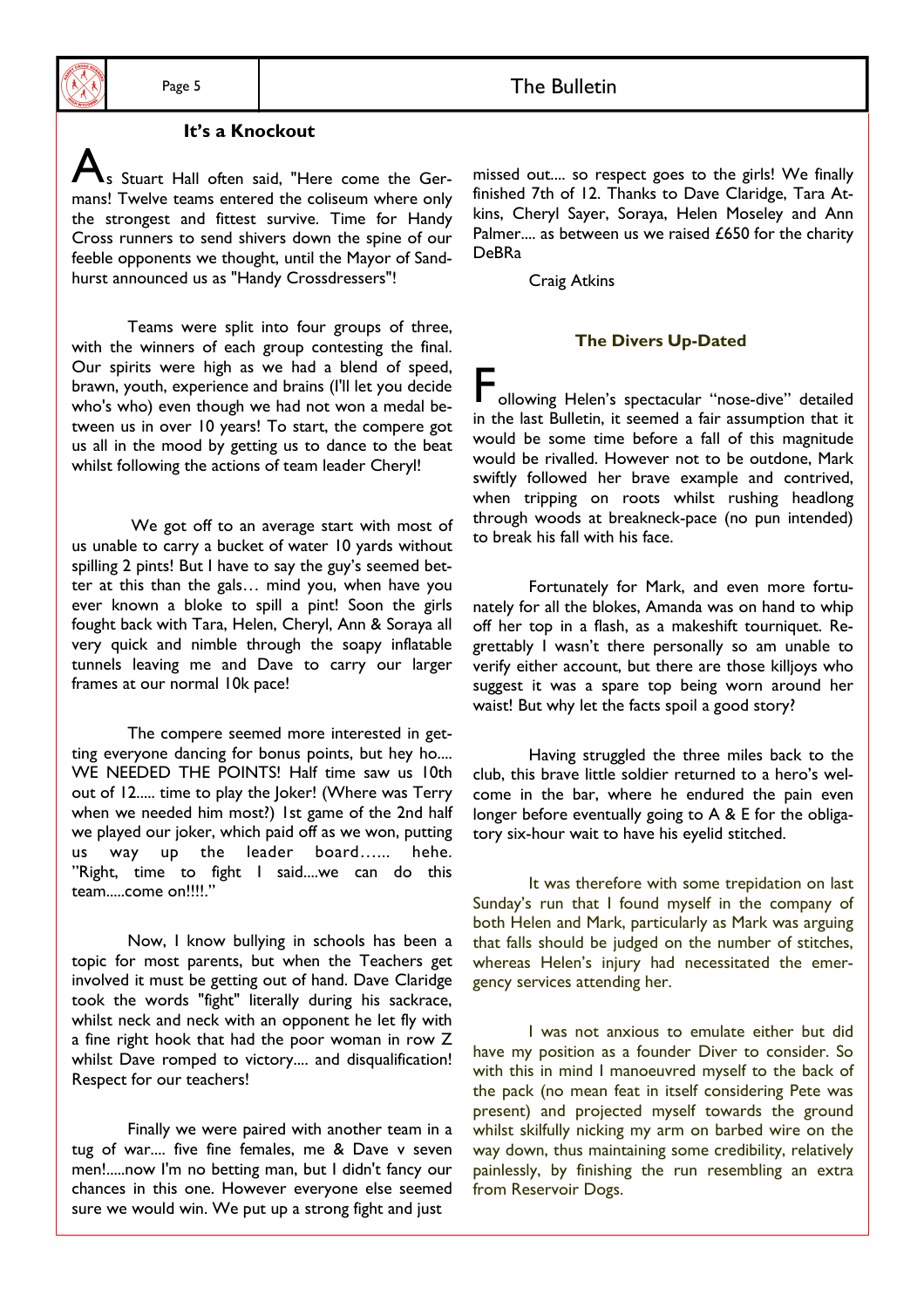Others who have been tripping the Light Fantastique along the highways and by-ways are; Angie, who fell particularly hard and failed to be reassured by Meg's kind words that she must be heavier than she looks, Debbie who has been falling all over the place and even Martin the Ed who fell foul of the croquet hoops in Cressex Road, which are likely to trip the unwary in the months ahead. Watch this space for details of others who are about to become victims of the four-letter F\*\*\* (Fall) word.

**Terry Eves** 

#### **Sunday Runs**

If any of you thought that Sunday runs "just happen" here are the unabridged emails that led up to the best attended run of modern times.

July 31st. 8.12 a.m.

From Terry Eves to Liz Davey/Jo Smith

cc Amanda

Subject: Sunday Run

You are invited to join The Friends of Terence Eves (Amanda) who will be massing at the water's edge at 8 a.m. on Sunday.

8.13 a.m. From Amanda to Terry

Oh dear Terry, that looked tragic. "Friends of Terence Eves" comprises of exactly 3 people!!!! Couldn't you have made up a few extra names just for appearances sake? Anyway I'll be there I like that run.

11.33 a.m. From Liz to Terry

Does this mean that Amanda is your only friend and which particular water's edge are you massing at? If you're referring to the Spade Oak then I will probably ioin the masses.

Right, I'll just have to prove to you that I've got lots of friends!

1.10 p.m. From Terry to Mike

(Who had earlier declined to come on the run due to a prior "assignation")

cc Amanda

Hi Mike, please will you join us at The Spade Oak at 8 on Sunday?

14.28 p.m. From Mike to Terry

As you asked me so nicely I will come if I can.

14.36 p.m. From Mike to All

Terry Eves is hosting this Sunday's run at 8.00 from The Spade Oak at Bourne End. Please join him for a scenic and interesting run.

18.39 p.m. From Amanda to Liz

cc Terry

Funny you should say that Liz as I'd already commented on the fact that you, Jo and I appeared to be his only friends!!!! I encouraged him to make up a few false email addresses to make him appear a little more popular and instead he went the whole hog and emailed Mike who put out a mail to the whole club.

SO, don't be fooled if there's a healthy turnout on Sunday - they are not all the "Friends of Terence Eves" but simply Handy X Runners who want to stretch their legs on a Sunday morning!!

And so it was on a sunny July morning that runners came from far and wide, for whatever reason, to enjoy what will possibly be remembered in years to come as the running equivalent of Woodstock.

T.E.

1.00p.m. From Terry to Amanda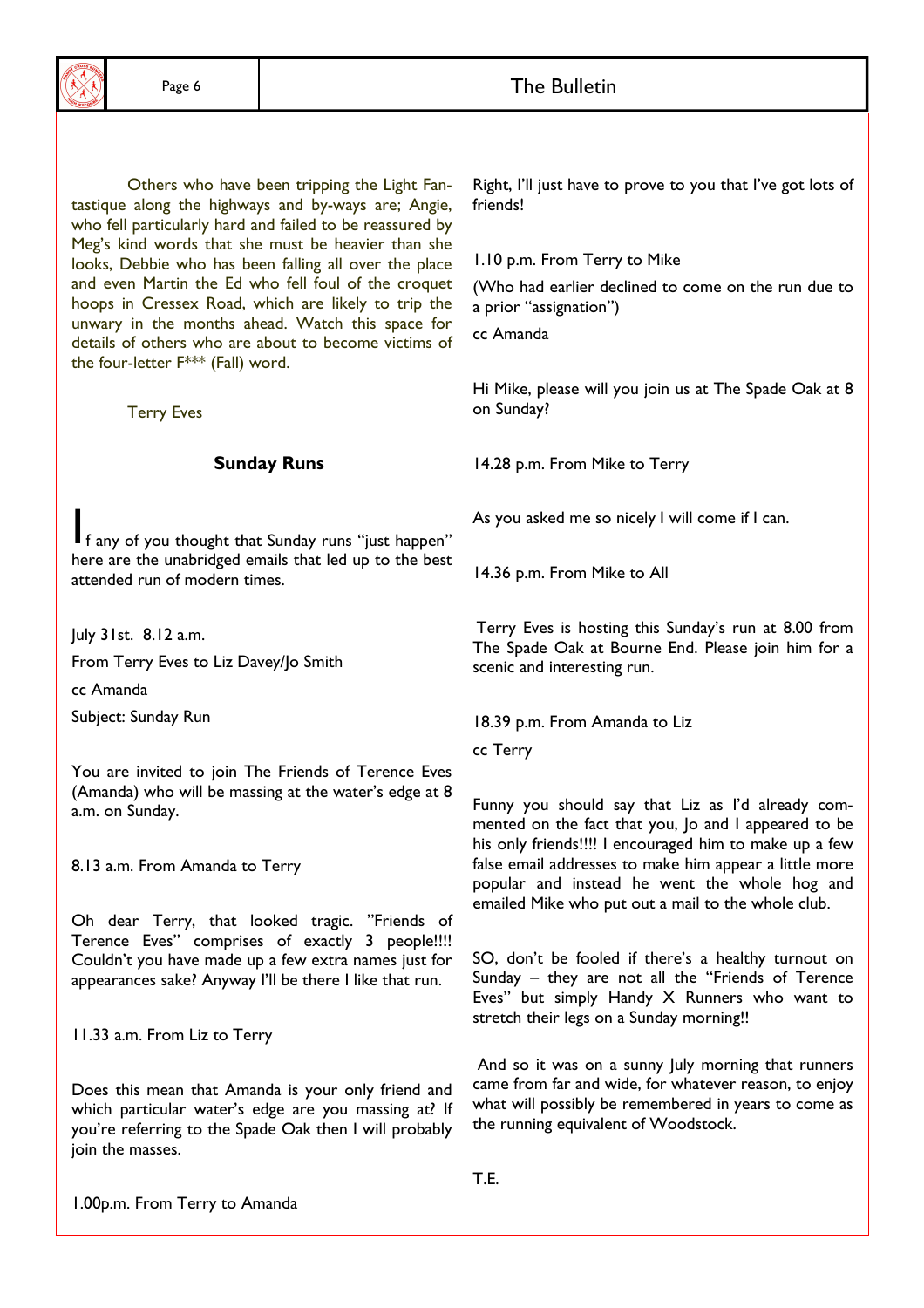

Sam Amend 36:39 (1st lady) Howard Taylor 45:54 Mike Hickman 49:39 Craig Atkins 50:38 Cheryl Sayer 54:58 Terry Eves 55:37

# **Headington IOK**

Celia Edwards 53:44 Cheryl Sayer 54:22 (pb)

# **Peppard IOK**

(Off Road)

Trevor Hunter 36:47 (1st) Phil Stephens 42:06 Mike Hollis 45:48 Howard Taylor 47:27

Descente de La Lesse  $(22km)$ 

Trevor Hunter 1:23:50 Julia Downes 1:33:56 (2nd lady) James Bateman 1:52:56 Kim Travers 1:52:58

Sam Amend 1:20:50 (pb & 2nd lady) Dave Sanderson 1:34:30 Dave Claridge 1:47:31 Gary Tarr 1:53:49 Nigel Cairns 1:54:54 Terry Eves 1:57:27 Helen Moseley 2:15:18 Soraya Bux 2:15:24

# **Wooburn Park 10K**

Sam Amend 38:00 (1st lady) Mike Hollis 43:02 (1st V50) Peter Astles 56:52 Mike Hickman 48:37 Jo Cassells 53:09 Cheryl Sayer 55:34 Helen Mosley 57:32

Handy Cross were 3rd team home

# Amersham 5

Frank Fulcher 32:59 (1st v40) Peter Astles 43:10 Michelle Booth 46:28

Brendon Gilbert 01:13:10 Sophie Lovell 00:47:26 Ellen Haynes 01:13:52 Phil Stephens 00:37:05 Trevor Hunter 01:06:00 John Dooey 01:11:58 Julia Downes 01:00:29 Steve Roberts 00:53:31 Frank Fulcher 01:06:22 Martin Fisher 01:03:20

finished 5th out of 41 and our second team of:

Dave Sanderson 01:20:55 lames Cunnane 00:55:49 Debbie Ridout 01:44:56 Sarah Heath 00:49:40 Paul Palmer 01:27:00 Mike Hollis 01:22:00 Cheryl Sayer 01:26:43 Alfred Benjamin 00:57:44 Mike Hickman 01:36:55 lames Bateman 01:09:18

finished 30th out of 41

Well done everyone, especially Ellen who organised our teams who both improved on last year times.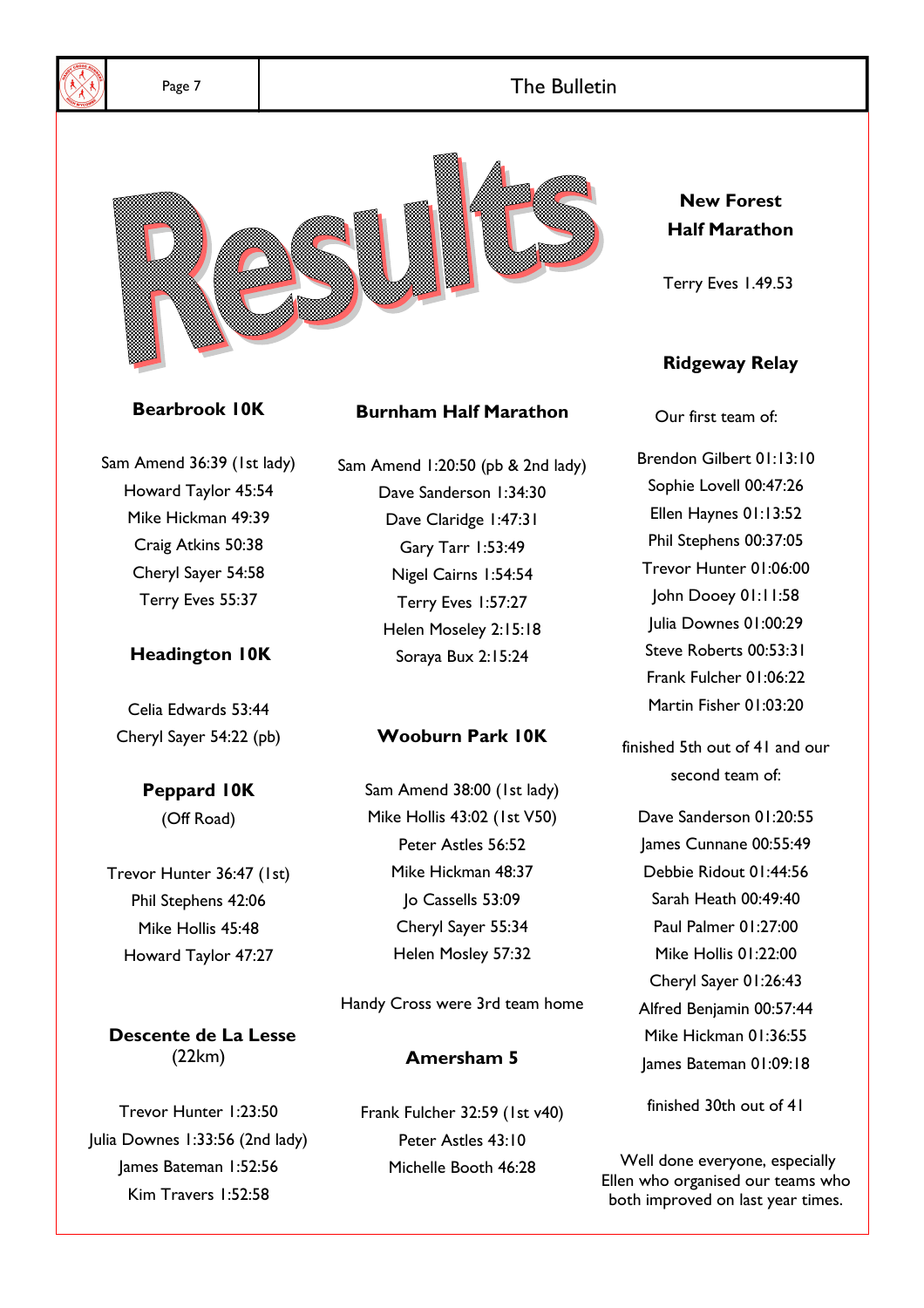## The Bulletin

## 2009 Gerry Grosse Trophy/Wednesday track group 5K handicap race results

Inclement weather put some people off competing in this year's race, but twelve hardy souls, including Gerry himself, turned out to take part. This will be the last time the trophy is competed for on the Handy Cross track as it is soon to be redeveloped as a coach interchange. A new track is to be built at Sir William Ramsay School in Hazlemere, but whether or not we will be using that in the future will depend on the charging structure.

This year's winner was Linda Weedon, who bettered her target time by thirty eight seconds. She gets to look after the Gerry Grosse Trophy for a year as well as being awarded with the plaque for 'First Lady'. Phil Hutchby was awarded the plaque for "First Man". He was 16 seconds inside his target time. Terry Eves was presented with a plaque for being the most improved of the Wednesday Track Group regulars.

Bottles of wine were given to:-

Alun Jones for setting the fastest time of the evening

Cheryl Sayer for coming closest to the target time (within I second)

Jo Cassells for returning the largest deficit between her target time and that taken

Martin Dean for being the person enjoying the experience longest (ie: last)

Gerry presented a box of West Country fudge to Lucy who, in his opinion, looked as though she had got the wettest. Which was his polite way of saying that she had won the wet 'T' shirt competition. Only joking Lucy/Gerry ;-)

**Actual Times Taken:** 

| Alun Jones            | 19:03    |
|-----------------------|----------|
| Howard Taylor         | 21:03    |
| Tim Hipgrave          | $2$ l:ll |
| Peter Astles          | 23:04    |
| <b>Phil Hutchby</b>   | 23:29    |
| <b>Terry Eves</b>     | 25:36    |
| Linda Weedon          | 25:48    |
| Jo Cassells           | 25:57    |
| Cheryl Sayer          | 26:34    |
| <b>Lucy Couturier</b> | 27:29    |
| <b>Gerry Grosse</b>   | 27:58    |
| Martin Dean           | 28:19    |

Many thanks to all of you for taking part. Thanks also to Angie Peerless, Sally White and Amanda Gumus for helping with the Time Keeping and Lap Counting. Last but not least, a big thank you to Gerry Grosse for traveling up from his home in the West Country and without whom this event would not take place.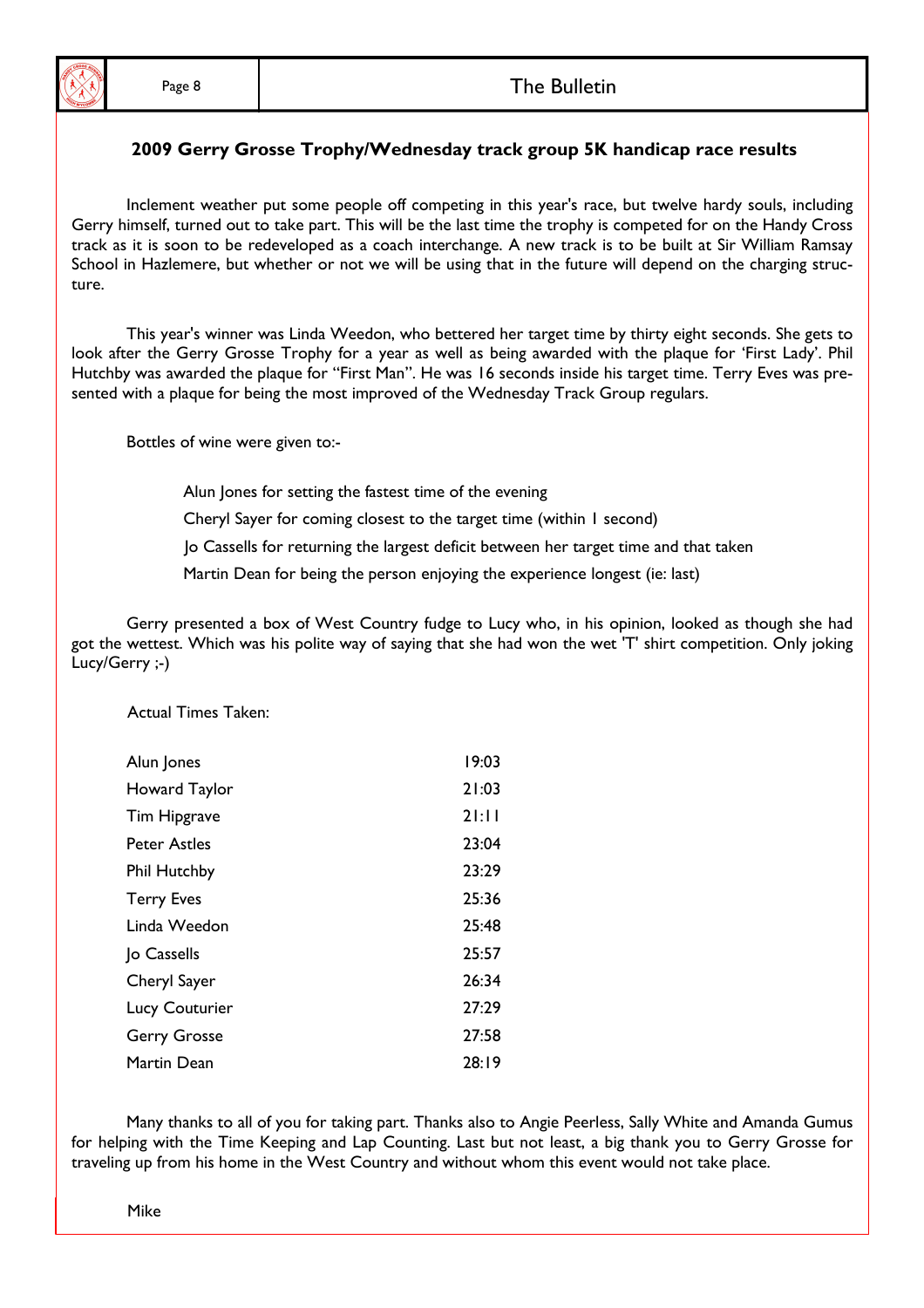

Alun Jones won the overall men's category on one occasion. Angie Peerless won the overall ladies category

Congratulations to all.

on one occasion.

**Fred Ashford**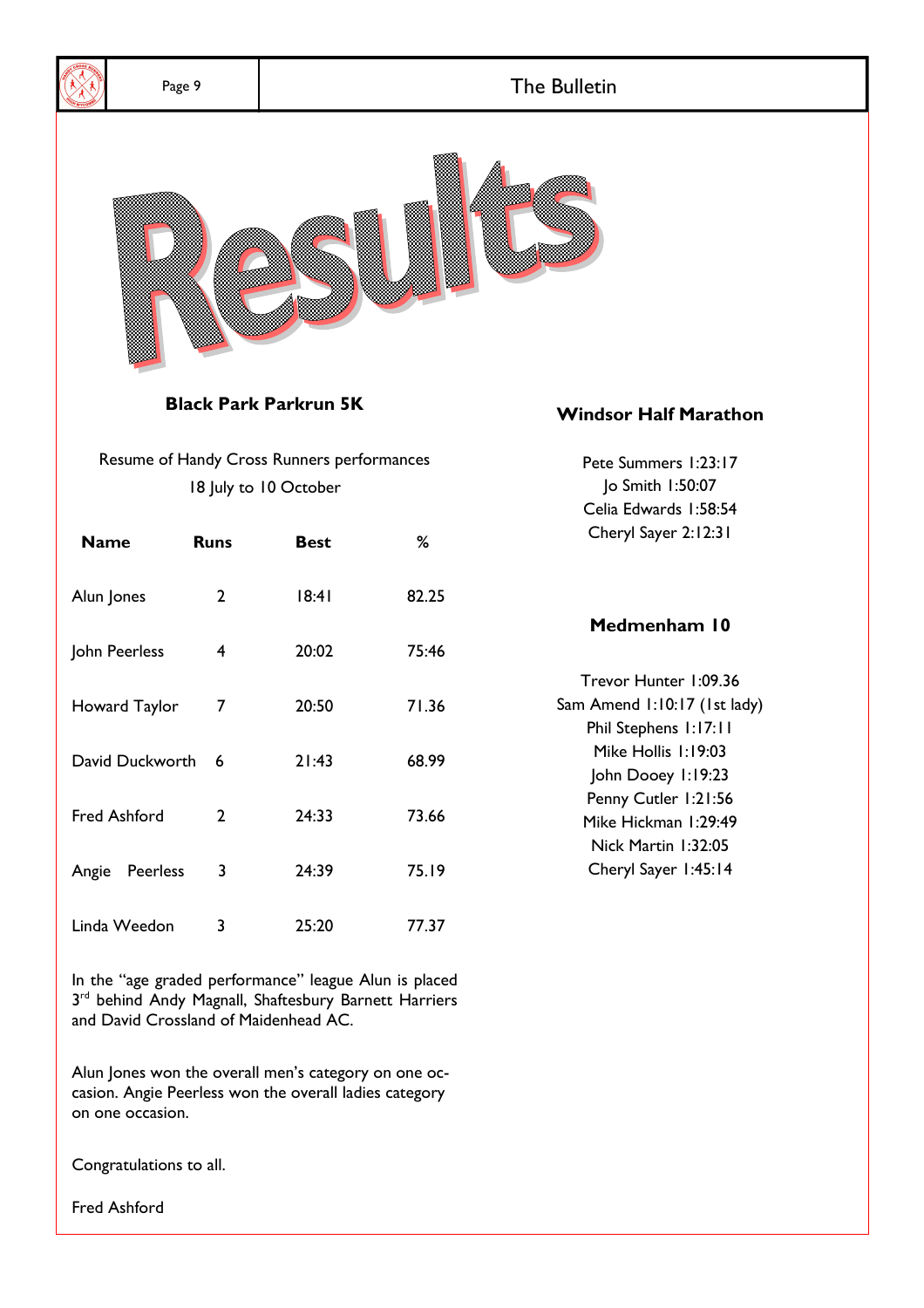

Keeping the dream alive.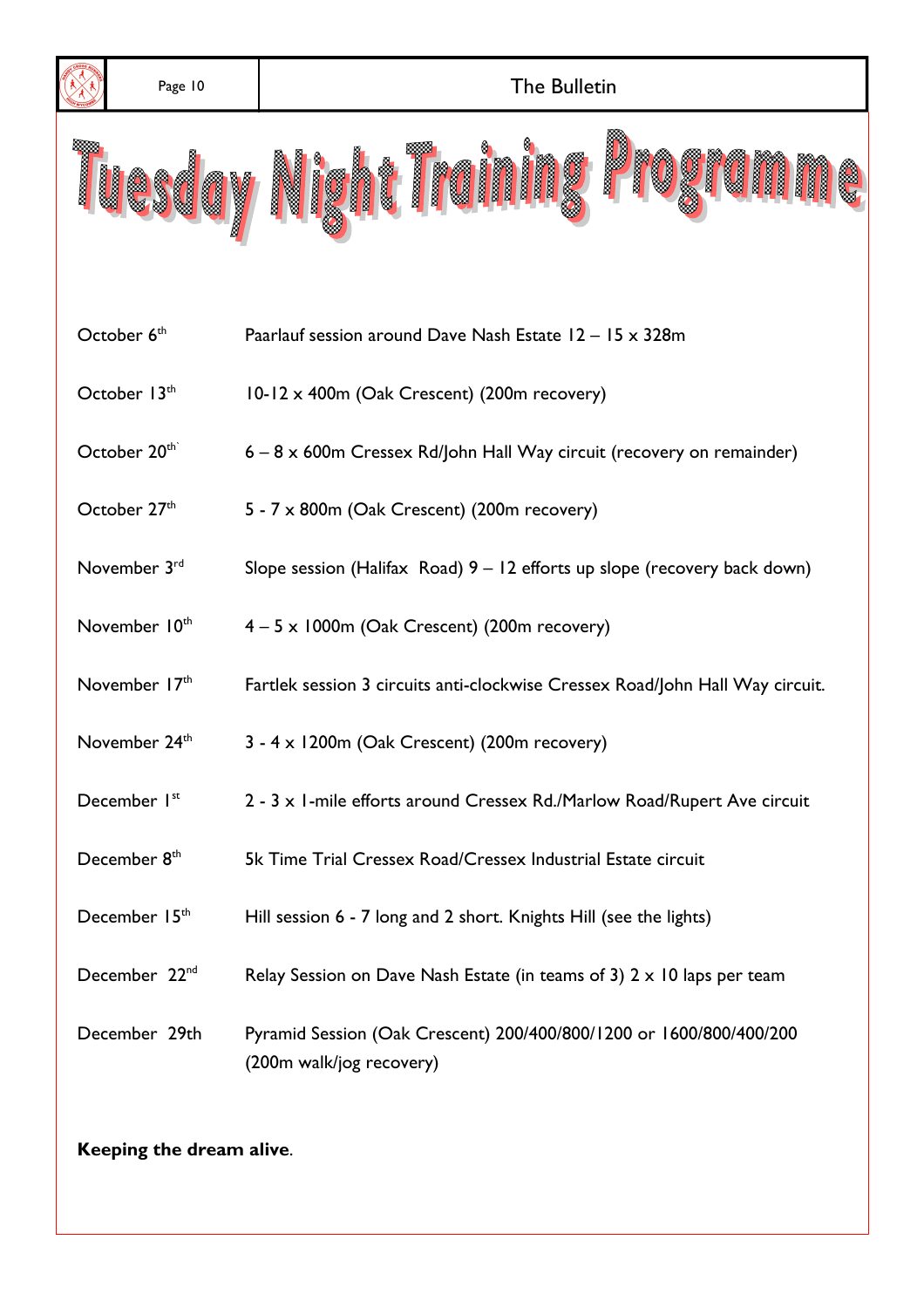|                                                                                                                                                          | <b>The Bulletin</b>                                                                                                                                                          | Page 11 |  |  |  |
|----------------------------------------------------------------------------------------------------------------------------------------------------------|------------------------------------------------------------------------------------------------------------------------------------------------------------------------------|---------|--|--|--|
| III<br>I<br>i.<br><b>CONSULTANT</b><br>esaa<br>经明                                                                                                        |                                                                                                                                                                              |         |  |  |  |
| Venue:- Athletics track at Wycombe Sports Centre, Marlow Hill. Starting promptly at 7:00pm.<br>All abilities will enjoy and benefit from these sessions. |                                                                                                                                                                              |         |  |  |  |
| ALL SESSIONS START AND FINISH WITH 4 LAPS (OR EQUIVALENT) WARM UP/COOL DOWN,<br>FOLLOWED BY STRETCHING AND MOBILITY EXERCISES                            |                                                                                                                                                                              |         |  |  |  |
| 7/10/09                                                                                                                                                  | Pyramid session 200/400/600/800/1000/800/600/400/200m (200m walk/jog recovery)                                                                                               |         |  |  |  |
| 14/10/09                                                                                                                                                 | $5 \times 1200$ m (200m walk/jog recovery)                                                                                                                                   |         |  |  |  |
| 21/10/09                                                                                                                                                 | $4 \times 1600$ m (200m walk/jog recovery)                                                                                                                                   |         |  |  |  |
| 28/10/09                                                                                                                                                 | "Upper" 200/400/600/800/1000/1200/1400m (200m walk/jog recovery)                                                                                                             |         |  |  |  |
| 4/11/09                                                                                                                                                  | $3 \times 2000$ m (200m walk/jog recovery)                                                                                                                                   |         |  |  |  |
| 11/11/09                                                                                                                                                 | Hill session (Knight's Hill) $8 \times$ full circuits maintaining effort until $2^{nd}$ corner<br>Recover on remainder                                                       |         |  |  |  |
| 18/11/09                                                                                                                                                 | 5k Time Trial (Please wear a stopwatch)                                                                                                                                      |         |  |  |  |
| 25/11/09                                                                                                                                                 | "Downer" (5,4,3,2,1) 2000/1600/1200/800/400m (200m walk/jog recovery)                                                                                                        |         |  |  |  |
| 2/12/09                                                                                                                                                  | $2 \times 12 \times 200$ m (200m walk/jog recovery)                                                                                                                          |         |  |  |  |
| 9/12/09                                                                                                                                                  | Paarlauf session 12 x 400m                                                                                                                                                   |         |  |  |  |
| 16/12/09                                                                                                                                                 | $9 \times 600$ m (200m walk/jog recovery)                                                                                                                                    |         |  |  |  |
| 23/12/09                                                                                                                                                 | Hill session (Knight's Hill) $8 \times$ full circuits maintaining effort until $2^{nd}$ corner<br>Recover on remainder                                                       |         |  |  |  |
| 30/12/09                                                                                                                                                 | $7 \times 800$ m "Differentials" I <sup>st</sup> lap of each at 5k pace $2^{nd}$ at hard effort<br>200m walk/jog recovery                                                    |         |  |  |  |
|                                                                                                                                                          | Mike Hickman<br>uk: athletics coach (L3 Mar). Sports & Remedial Massage Therapist MHFST<br>Telephone 01494 525474 or 07947 309923 (Mobile)<br>e-mail mikehick@btinternet.com |         |  |  |  |